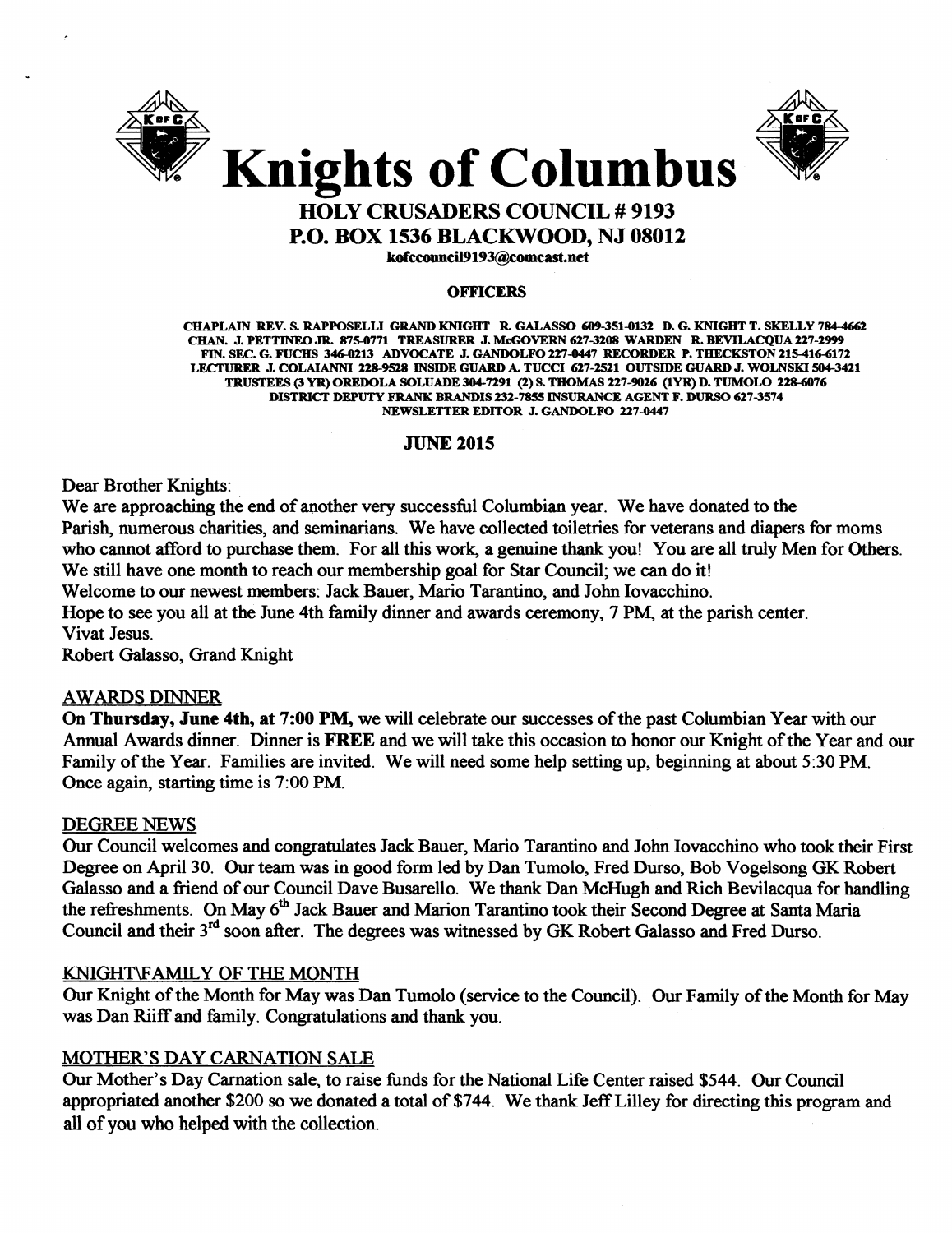# COUNCIL ELECTIONS

Our Council elections will take place at our June 11<sup>th</sup> business meeting. Our Grand Knight, Robert Galasso, has appointed a nominating committee that includes Dan Tumolo and John Gandolfo, to prepare a slate of candidates. Here are the candidates: Grand Knight-Robert Galasso, Deputy Grand Knight-Thomas Skelly, Chancellor-Joe Pettineo Jr., Warden-Rich Bevilacqua, Treasurere-Jim McGovern, Advocate-John Gandolfo, Inside Guard-Andy Rescinito, Outside Guard-Jack Wolnski.

If you a  $3<sup>rd</sup>$  degree member in good standing (dues paid) you are eligible to hold office in the Council. If you are interested in having your name placed in nomination, contact a member of the nominating committee or our Grand Knight. Finally, nominations may be made from the floor at the election meeting.

#### PEOPLE WITH INTELLECTUAL DISABILITIES

During the weekend of April 24-26, our Council participated in the annual Knights of Columbus fund raising drive for People with Intellectual Disabilities. Thanks to the cooperation of our membership and the direction of Dan McHugh and Mike Finucane the drive was a success. We collected \$4,000.13 for this very worthy cause. Thank you.

#### STATE CONVENTION

The Annual New Jersey Knights of Columbus State Convention was held in the Wildwood Convention Center during the weekend of May 15-17. Our Council will be represented by DD Frank Brandis and GK Robert Galasso. Our representatives witnessed the election of Bruce DeMolli-State Deputy, Robert Hatler-State Secretary, Vincent Tavormina-State Treasurer, James Stoever-State Advocate, and our State Warden from the Camden Diocese-Ray Sands. All of these men are fine leaders and worthy of our support. The message to the membership from the state officers stressed the importance of membership recruitment and retention.

# SAVE THE DATE

The Annual Robert Stefano Memorial Golf Outing is scheduled for Friday, June  $12<sup>th</sup>$ , 2015. Golfer's cost of \$110 includes lunch, beverage, green and cart fees, cocktail hour, dinner door prizes, etc. Very important - the major portion of funds for charity are raised by tee ads and patron ads. Tee Ads \$150 / Patron Ads \$75. We need members to ask businesses for Tee and Patron Ads.

The Council will donate 10% of the profits to the 3 facilities for People With Intellectual Disabilities to whom we normally contribute.

# KNIGHTS OF COLUMBUS INSURANCE

Life Insurance is more than protection. It is an essential component of a sound financial portfolio. Uses in conjunction with investments, retirement and estate planning, Life Insurance offers unsurpassed financial security for your family. And competitively priced Knights of Columbus Insurance Products are tailored to best fit your needs, now and in the future. Your professional, trained Knights of Columbus Insurance agent will gladly help you design the plan (or plans) that best fit your needs.

Call me today for an appointment. Fred Durso, FICF, Field Agent, (856) 401-3055 Fred.durso@kofc.ora

#### CHAPLAINS CORNER

Human friendships are often defective and fragile. It is easy to start a friendship and just as easy to end it. Fortunate, however is the man who finds a true and loyal friend. We have such a friend in our Lord Jesus Christ, who suffered and died in order that we might live. In this world Jesus is the only one who will always befriend us, no matter how often we turn our backs on Him with our sins. His hand of friendship, love and welcome is held out for us to grasp and hold on to. Yes, Jesus is waiting for our reciprocal friendship until the last days of our life on earth. Happy, indeed, is the man who has found a friend in Jesus, for he has found a treasure beyond price.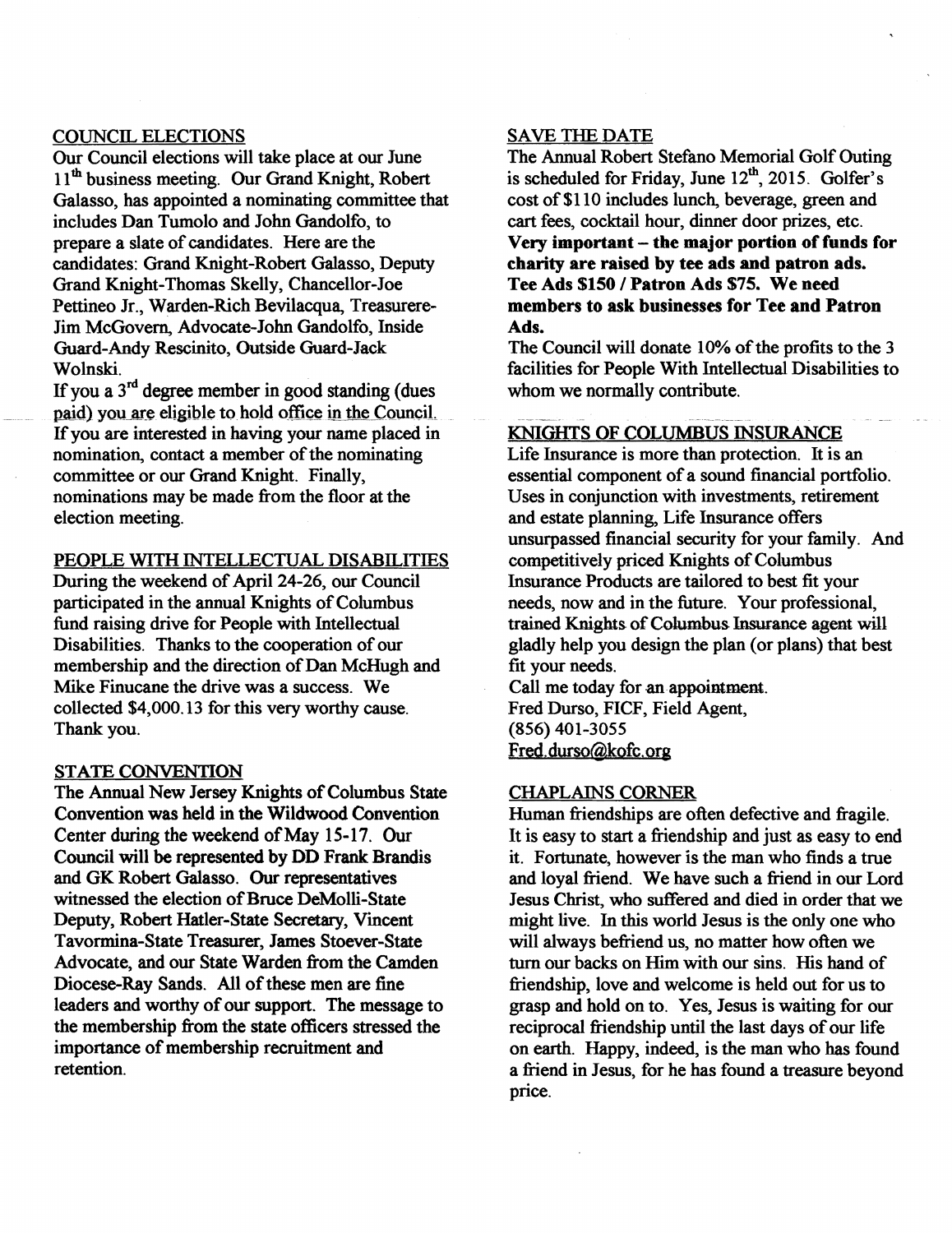# HONORARY MEMBER

Members who have attained the actual age of 70 years and who have been members of the Order 25 consecutive years are designated honorary life members. Our Council congratulates Lew Reed on becoming an Honorary Life Member.

Members attaining actual age of 65 years with 25 consecutive years are designated honorary members and our Council congratulates Bob Coyle on this occasion.

#### COUNCIL WEB SITE

We ask you to check out your Council's web site at kofc9193.org for lots of information concerning the Council. While you're there, enter the password Holycrusaders and check the detailed membership/email listing. If there are any changes or inaccuracies concerning your listing please notify John Gandolfo (227-0447) or gandy@comcast.net.

# ANNUAL DUES

If you have not yet paid your annual dues please take care of this **NOW**. Thank you.

#### FOURTH DEGREE NEWS

Members of the Assembly proudly marched in the annual Gloucester Twp Memorial Day Parade. We thank all who participated. .

The Bishop Schad Assembly meets on the 3<sup>rd</sup> Wednesday of the month in the Parish Center. Next meeting June 17th

#### FIRST FRIDAY ADORATION

The next Exposition of the Blessed Sacrament will take place in the Our Lady of Hope Chapel on First Friday, June 5th, after the 9:00 AM Mass, continue until 7:00 PM, and close with Benediction. Try to stop in to spend time with the Lord.

#### COUNCIL WELLNESS NOTICES

Contact Ron Miller (783-6458) or bleuoxrmm@comcast.net to send a "get well" message or a message of condolence.

# JUNE BIRTHDAYS AND ANNIVERSARIES

The following Knights or members of their families

will celebrate their birthdays this month: John Amugo, George Badame, Frank Bailey, Ryan Belmont, Frank Calabrese, Tom Conway, Sr., Don DeNarie, Kevin Gallagher, Otto Heston, Erin Little, Peg Lusardi, Rose Massaro, lames McGovern, Judith Michalak, Russ Mogavero, Hugh Murray, Joe Nilsen, Michael Petrone 3<sup>rd</sup>, Joe Pettineo Jr., Joe Riviello, Lucy Sirolli, Barry Lee Start, Mrs. Dolores Tucci, Charles Watson and Dennis Wirth. The following members will celebrate their anniversaries: Mr.&Mrs. John Iovacchino, Mr.&Mrs. Andrew Rescinito, Mr.&Mrs. William Toner. CONGRATULATIONS.

If we missed someone's birthday or anniversary, please contact John Gandolfo (227-0447) or gandy@comcast.net.

# EDITORIAL

On June  $4<sup>th</sup>$  we will celebrate our successes at our Annual Awards Dinner. Join us in this celebration and bring the whole family. It's FREE. The highlight of the evening will be the honoring of our Knight of the Year and our Family of the Year. See you there.

We have one more program, and it is a very important program, to round out another successful Columbian Year. Our Bob Stefano Memorial Golf Tournament is coming up on June  $12<sup>th</sup>$  and it is a major fund raiser for the Council and a chance for a good time for golfers and friends. Vivat Jesus.

#### IMPORTANT DATES

June 4 Council Appreciation Dinner

- (7 PM Parish Center)
- June 5 First Friday (OLOH Chapel)
- June 11 Officers Meeting (7 PM Parish Center)

June 11 Council Elections (8 PM Parish Center)

June 12 Golf Tournament (Valleybrook GC)

June 25 Council Meeting (8 PM Parish Center)

July 3 First Friday (OLOH Chapel)

July 9 Officers Meeting (7 PM Parish Center)

July 9 Council Meeting (8 PM Parish Center)

July 23 Council Meeting (8 PM Parish Center)